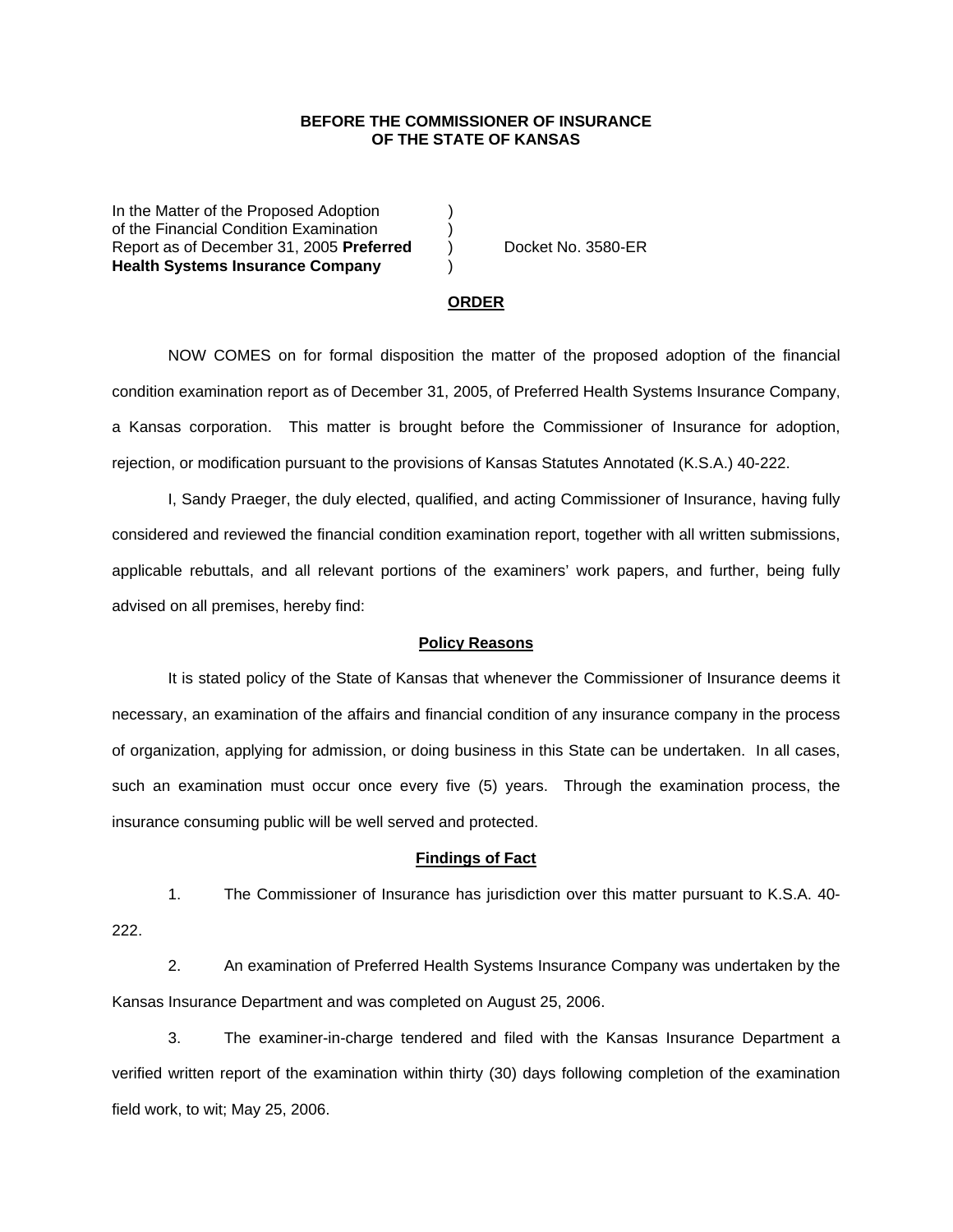4. Following receipt of the verified report, the Kansas Insurance Department transmitted the report to Preferred Health Systems Insurance Company on August 25, 2006, with a duly executed notice advising the company of its opportunity to prepare and submit to the Kansas Insurance Department a written submission or rebuttal with respect to any and all matters contained in the report. Preferred Health Systems Insurance Company was further advised that any written submission or rebuttal needed to be filed with the Kansas Insurance Department no later than thirty (30) days after receipt of the verified report.

 5. Preferred Health Systems Insurance Company filed a written acceptance of the verified report on September 8, 2006.

6. Based upon the written submission tendered by Preferred Health Systems Insurance Company, the company took no exceptions to matters contained in the verified report.

 7. Within thirty (30) days of the end of the time period allowed for written submission or rebuttal, the Commissioner of Insurance fully reviewed the report, together with all written submissions and rebuttals provided by Preferred Health Systems Insurance Company. The Commissioner of Insurance further reviewed all relevant workpapers.

 8. No other written submissions or rebuttals were submitted by Preferred Health Systems Insurance Company.

## **Conclusion of Law**

9. K.S.A. 40-222(k)(2) provides:

"Within 30 days of the end of the period allowed for the receipt of written submissions or rebuttals, the commissioner shall fully consider and review the report, together with any written submissions or rebuttals and any relevant portions of the examiners workpapers and enter an order:

- (A) Adopting the examination report as filed or with modification or corrections. If the examination report reveals that the company is operating in violation of any law, regulation or prior order of the commissioner, the commissioner may order the company to take any action the commissioner considers necessary and appropriate to cure such violations; or
- (B) rejecting the examination report with directions to the examiners to reopen the examination for purposes of obtaining additional data, documentation or information, and refiling pursuant to subsection (k); or
- (C) call and conduct a fact-finding hearing in accordance with K.S.A. 40-281 and amendments thereto for purposes of obtaining additional documentation, data, information and testimony."